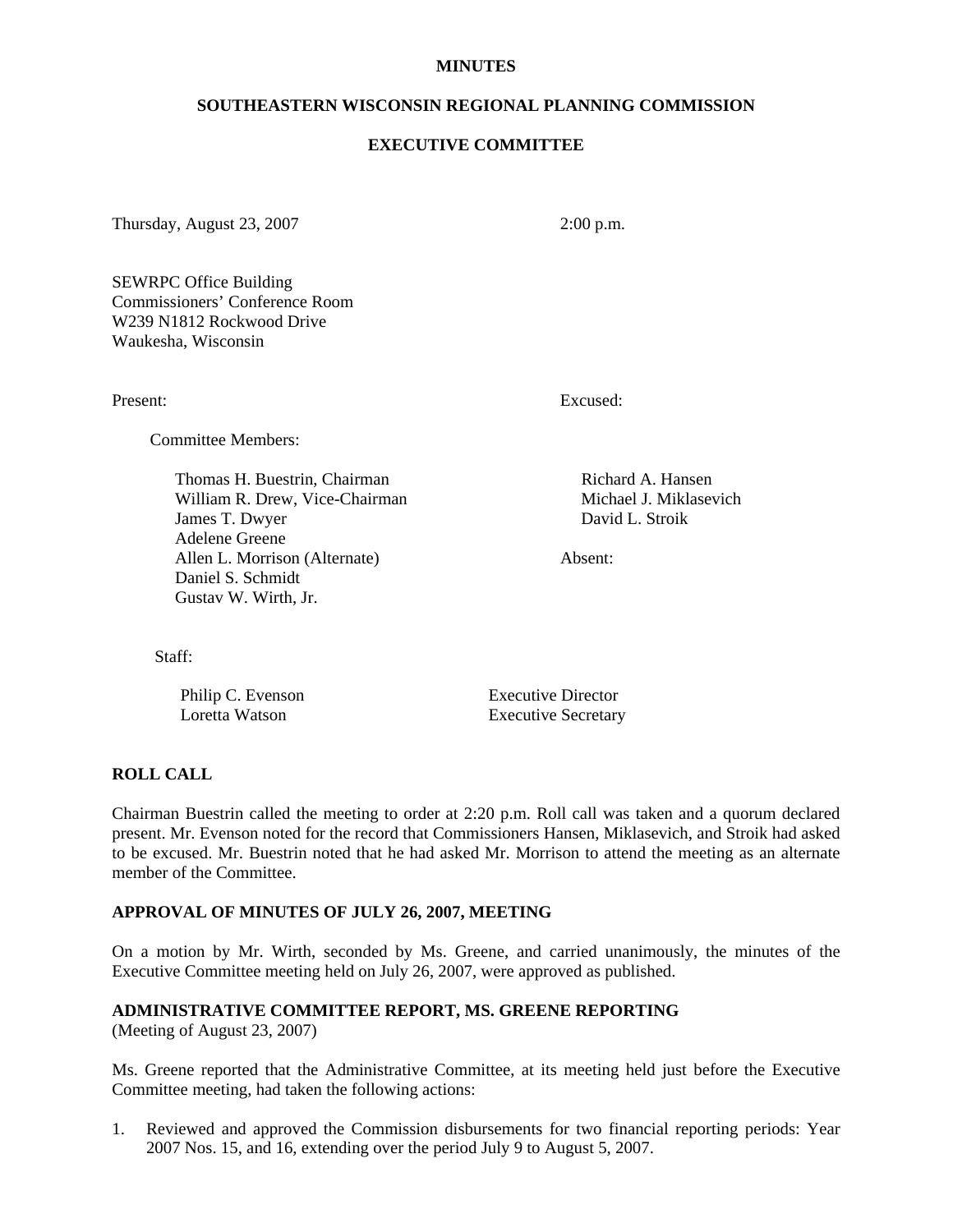# -2- (Executive Committee) August 23, 2007

- 2. Reviewed the Statement of Projected Revenues and Expenditures for the financial reporting period ending August 5, 2007. With about 60 percent of the year completed, the projection indicates a year end surplus of about \$200,000.
- 3. Continued to review the Commission Personnel Regulations, focusing on those sections of the Regulations dealing with performance criteria, working hours, social security benefits, and State retirement benefits. The Committee approved a series of relatively minor changes to these sections in order to conform with current practices and to provide updated references to the Wisconsin retirement program.

There being no questions or comments, on a motion by Mr. Wirth, seconded by Mr. Schmidt, and carried unanimously, the Administrative Committee report was approved.

# **REPORT ON CONTRACTS**

Chairman Buestrin asked Mr. Evenson to review the proposed contracts and agreements, noting that the Committee members had received a table listing the contracts and agreements prior to the meeting. Mr. Evenson then briefly reviewed the three contracts reported on the table, noting that one involves the annual work program contract for coastal management planning and technical support, one involves a minor amendment to an existing contract with the Milwaukee Metropolitan Sewerage District, relative to a flood study of the Milwaukee River in a portion of Milwaukee County, and one involves the annual stream gaging contract with the U.S. Geological Survey. The stream gaging contract, he said, requires the pass-through of funds by the Commission from participating local units of government to the U.S. Geological Survey.

There being no discussion, on a motion by Mr. Schmidt, seconded by Ms. Greene, and carried unanimously, the report relative to the contracts was accepted and placed on file (copy of report attached to Official Minutes).

# **RE-CREATION OF THE TECHNICAL ADVISORY COMMITTEE FOR THE PROTECTION AND MANAGEMENT OF NATURAL AREAS IN SOUTHEASTERN WISCONSIN**

Mr. Evenson recalled that the Commission had underway a work program to update the regional natural areas protection and management plan adopted by the Commission in 1997. That work, which was requested by the Gathering Waters Land Conservancy on behalf of itself and a group of land conservancy organizations functioning locally in southeastern Wisconsin, involves a review of the status of the natural area and critical species habitat sites identified in the original plan, including a determination of those that have been permanently preserved and protected, those that have been lost to development or other activity, and those that remain available for preservation and protection; a review of the plan implementation responsibility assignments made with respect to each site in the original plan; and the possible addition to the plan of selected other sites that have been identified over the past 10 years and that meet the criteria for site selection documented in the original plan. The Commission staff leading this effort is now ready to begin meeting with an advisory committee to review work done to date and to oversee the preparation of a plan amendment document. He noted that a proposed roster for such a committee had been provided in advance of the meeting and then reviewed the roster. The primary emphasis of the committee make-up, he said, involves participation by both public agencies and private entities heavily involved in implementation efforts, together with State agency personnel with expertise in this field and individuals from academic institutions that also have expertise in this field.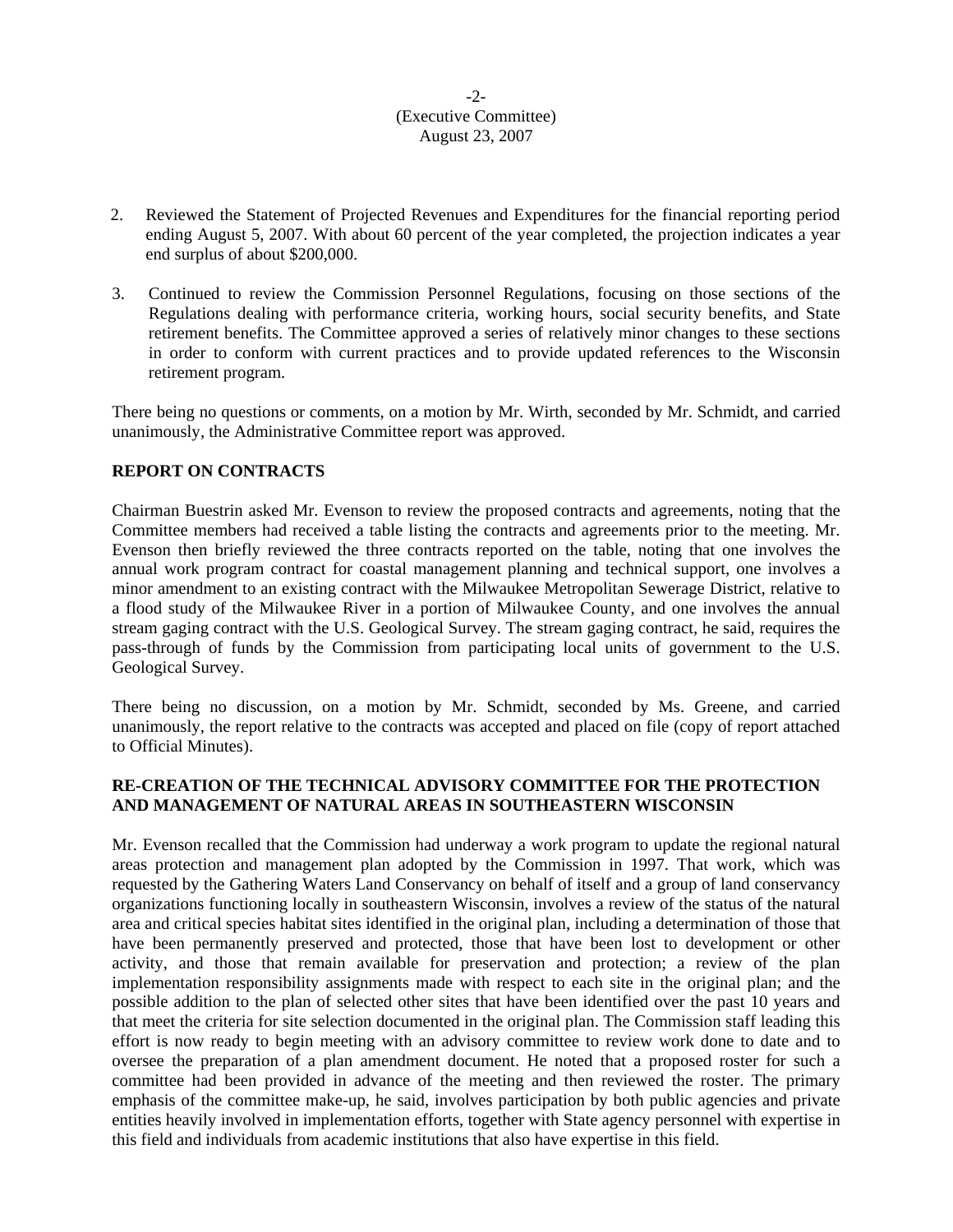### -3- (Executive Committee) August 23, 2007

Following a brief discussion during which Chairman Buestrin suggested -- and the Committee concurred -- that the Commission staff contact Concordia University to inquire whether they may have an individual on faculty or staff with expertise to offer in this endeavor, on a motion by Mr. Drew, seconded by Mr. Morrison, and carried unanimously, the proposed Committee Roster was approved, including the possible addition of a representative from Concordia University. Mr. Evenson indicated that the staff would soon begin to contact the individuals involved to secure their participation in this work effort.

# **WORK PROGRAM REPORTS**

During his report, Mr. Evenson briefly commented on the following current work program topics:

- 1. A meeting held recently with State Representative Scott Gunderson, the Wisconsin Department of Natural Resources, and representatives of the Wisconsin Onsite Wastewater Recycling Association, relative to Commission plan recommendations that large onsite sewage disposal systems serving multiple properties be overseen and managed by a public entity. The outcome of the meeting was a commitment by the Commission staff to review an alternative form of governance that involves the creation of a private utility district with public oversight to accomplish the same objectives. If such an approach were found to be reasonable and reliable, the Commission could recognize such private utility districts as a designated management agency in those implementation efforts attendant to the regional water quality management plan.
- 2. On behalf of the Southeastern Wisconsin Regional Transit Authority, the Commission recently filed an application with the Federal Transit Administration for nearly \$7 million in Federal funds earmarked for continued implementation work attendant to the proposed Kenosha-Racine-Milwaukee commuter rail service. This application was made so that the approved Federal funds would not lapse. Should the State Legislature and Governor provide the RTA with applicable authority in the forthcoming State budget bill, the grant application would be transferred by the Commission to the RTA.
- 3. The Commission recently notified Waukesha County of the availability of additional Federal Transit funds granted to the Milwaukee Urbanized Area. The Commission staff determined that these funds, being made available under the Section 5309 Fixed Guideway Modernization Program, rightfully are to be directed to Waukesha County since the County is the responsible transit agency that operates bus services over the single FTA Fixed Guideway in the Milwaukee area, namely the reserved bus lanes on Bluemound Road between Moreland Road and Barker Road. The funds must be spent on projects related to the bus routes that use these reserved lanes. Presently, the FTA has fund allocations available of nearly \$250,000 in 2005, \$271,000 in 2006, and \$318,000 in 2007. If not used in a timely way, these funds will be recaptured by FTA.
- 4. In an ironic situation given the current flooding occurring along the Fox River in western Kenosha County, the Commission, acting on behalf of Kenosha County, returned \$300,000 to the Federal Emergency Management Agency intended to be used to acquire and remove homes in the subject floodplain. The Commission manages the Kenosha County Floodplain Buy-Out Program and was unable to find property owners willing to sell their homes to Kenosha County at the appraised value before the time limit set to use the funds ran out.
- 5. The Kenosha County Board and Kenosha County Executive have authorized Kenosha County staff to enter into a contract with the Commission to provide telecommunications engineering services beginning this fall. That contract is presently in preparation and likely will formally be reported at the next Committee meeting. Under the contract, the Commission would carry out